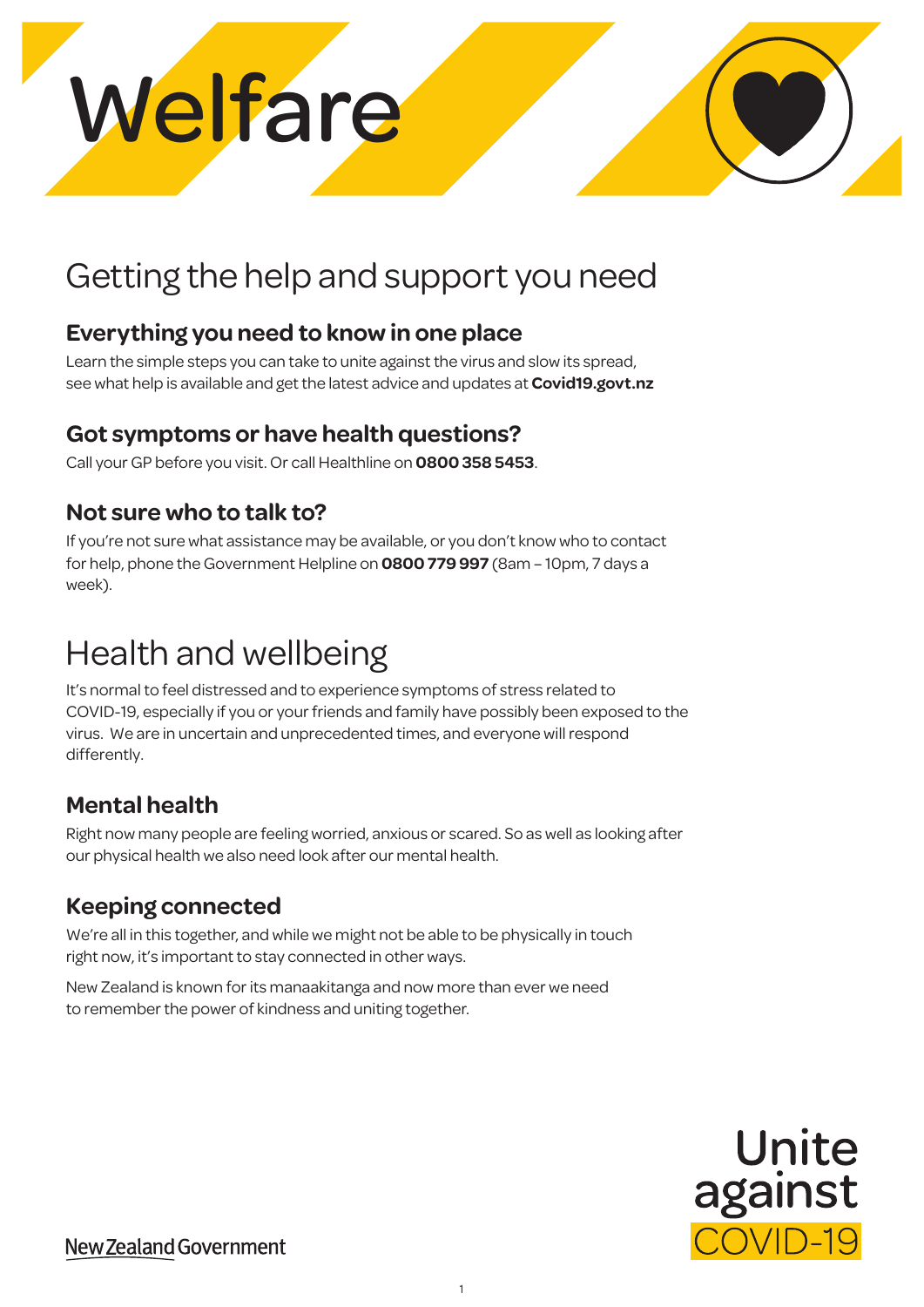

## **Top ways to look after your mental wellbeing**

While there are things that we can't control at the moment, there are things you can do to boost your mental wellbeing and that of your loved ones:

### **1. Stay connected**

This is important for our wellbeing, and helps to make us feel safer, less stressed and less anxious. We can support each other to get through this. While we are limiting social contact to contain the spread of COVID-19, there are still lots of ways we can connect.

### **2. Acknowledge your feelings**

It's completely normal to feel overwhelmed, stressed, anxious, worried or scared in the current situation. Allow yourself time to notice and express what you're feeling. This could be by writing thoughts and feelings down in a journal, talking to others, doing something creative or practising meditation. Talk with people you trust about your concerns and how you're feeling. Reach out to others.

#### **3. Stick to routines where possible**

Try to go to sleep and wake up at the same time, eat at regular times, shower, change your clothes, have regular e-meetings with colleagues or virtual coffee dates with friends and do your chores. Meditating and exercising can help you to relax and have a positive impact on your thoughts. Try not to increase unhealthy habits like comfort eating, drinking or smoking.

### **4. Check-in on other people who might need help**

Reaching out to those who may be feeling alone or concerned can benefit both you and the person receiving support.

### **5. Seek accurate information from legitimate sources**

You may find it useful to limit your media intake. Get the facts from **[Covid19.govt.nz](http://Covid19.govt.nz)** to help distinguish facts from rumours. Seek information updates at specific times once or twice a day.

### **6. Don't be afraid to seek further professional support**

For support with anxiety, distress or mental wellbeing, you can call or text **1737** to talk with a trained counsellor for free, 24 hours a day, 7 days a week.

### **7. Continue existing mental health treatment if possible**

Notice if your symptoms are getting worse. Talk to your GP, counsellor, case worker or mental health team about how they can continue supporting you. Can your appointments take place over the phone, via email, text or video chat? What tips do they have to help you get through? Who can you call if you need help urgently?

## **Find the latest health information**

The Ministry of Health updates their webpage regularly. Get more detailed health advice at **[health.govt.nz/coronavirus](http://health.govt.nz/coronavirus)**

### **Are you or your whānau unwell?**

The best ways to get support are to:

- **call your family doctor** for advice or information. If you think you've been exposed to COVID-19 (through contact with someone who has it), it's important to let your family doctor know
- **call Healthline** with your COVID-19 health-related concerns. The call is free and someone is available 24 hours a day, 7 days a week on **0800 358 5453** (or for international SIMs call **+64 9 358 5453**)
- you can also call Healthline:
	- if you don't have a family doctor
	- if you're feeling unwell but you're not sure if you need to see a doctor
	- for advice about what's happening for you and next steps.
- call Plunketline if you have questions about your child or baby's health or wellbeing on **0800 933 922** and speak to a Plunket nurse. Plunketline runs 24 hours a day, 7 days a week
- contact your midwife for support and advice during pregnancy and postnatal.

#### **In an emergency, always call 111**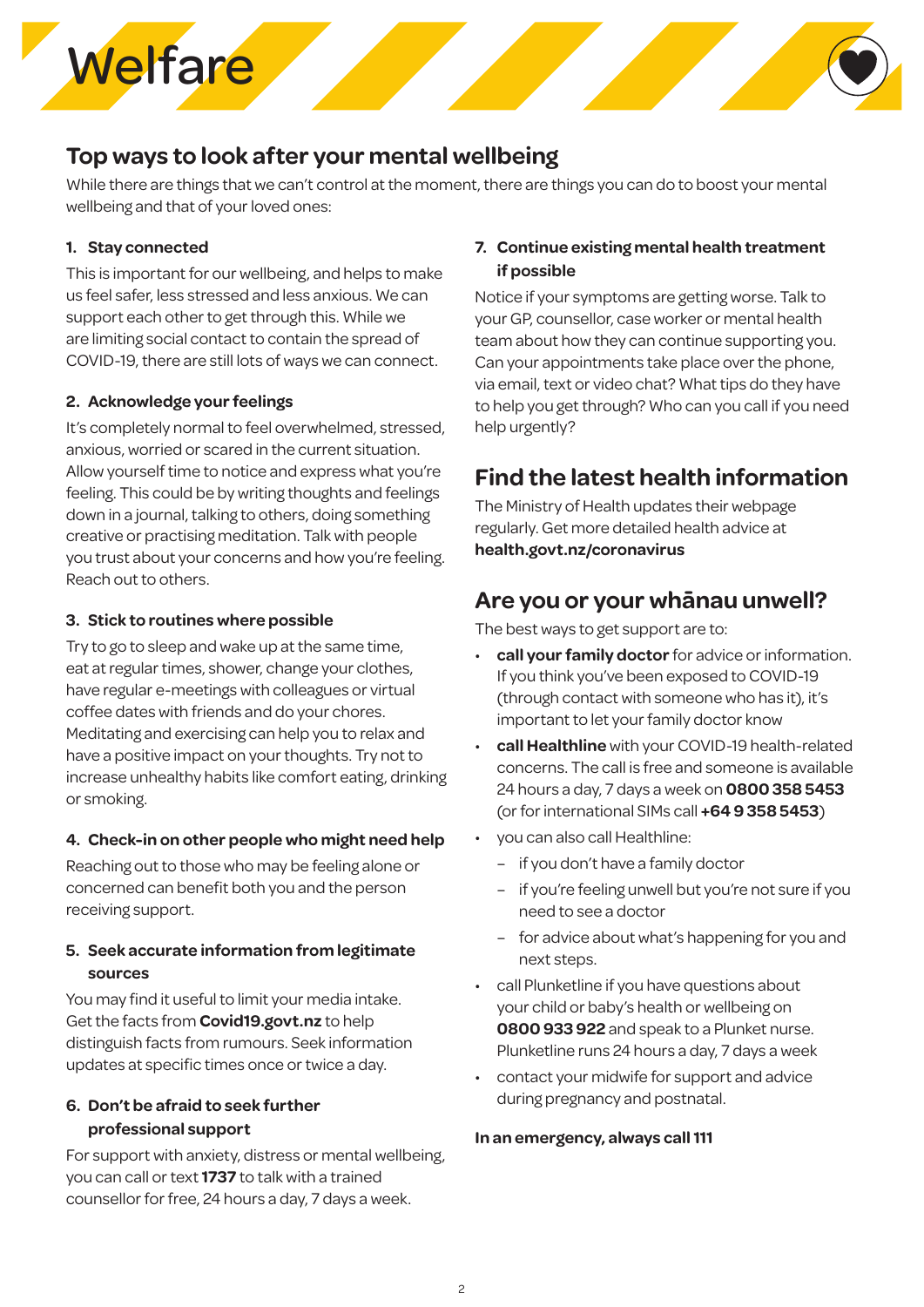## **Food and other essential goods – support through local CDEM Groups**

Most people can access food and other essential items for themselves and their whanau, either through their own means or through their community providers or support networks like whānau, friends, iwi and neighbours. For some people this is not a possibility and they may need extra help to access the things they need during self-isolation, like food and medicines.

Financial help to people is available through the Ministry for Social Development. This works well when people have their own way of getting the goods they need.

For people who have an urgent need for essential supplies and they don't have the means or transport to get it themselves, they can contact their local Civil Defence and Emergency Group (CDEM) for help. This service is intended for people and whanau who don't have any other options available to them.

The service operates seven days a week from 7am to 7pm.

If you find yourself in this situation, please phone your local Civil Defence and Emergency Management Group.

| <b>CDEM Group</b> | <b>Public contact number</b> |
|-------------------|------------------------------|
| Northland         | 0800790791                   |
| Auckland          | 0800222296                   |
| Waikato           | 0800800405                   |
| Bay of Plenty     | 0800884222                   |
| Manawatu/Wanganui | 0800725678                   |
| Taranaki          | 0800900077                   |
| Gisborne          | 0800 653 800                 |
| Hawke's Bay       | 0800 422 923                 |
| Wellington        | 0800141967                   |
| Nelson Tasman     | 0800505075                   |
| Marlborough       | 035207400                    |
| Canterbury        | 0800242411                   |
| Chatham Islands   | 03 305 0033 Ex 715           |
| <b>West Coast</b> | 039009329                    |
| Otago             | 08003224000                  |
| Southland         | 0800890127                   |

## **Financial support**

If you've lost your job or had your hours reduced you may be able to get a benefit or some other financial help from Work and Income.

There is help available for urgent costs like:

- food
- accommodation costs (rent, mortgage, board, emergency housing)
- repairs or replacing appliances
- emergency dental treatment
- emergency medical treatment
- health travel costs
- water tank refill.

You can find more information about financial support (including eligibility criteria) on the Work and Income website at **[https://workandincome.govt.](https://workandincome.govt.nz/products/a-z-benefits/covid-19-support.html) [nz/products/a-z-benefits/covid-19-support.](https://workandincome.govt.nz/products/a-z-benefits/covid-19-support.html) [html](https://workandincome.govt.nz/products/a-z-benefits/covid-19-support.html)**.

Work and Income call centres are experiencing very high demand at the moment, so we recommend you check the website first. If you don't have access to the internet you can call us on **0800 559 009**.

### **Employer Wage Subsidy**

The wage subsidy is to help keep your businesses going if they face laying off staff or reducing their hours because of COVID-19. If you're an employer, contractor, sole trader or are self-employed you may qualify. The subsidy is a lump sum payment for the employer to pass on to employees and covers 12 weeks per employee.

For more information including how to apply for the Wage Subsidy Scheme visit **[https://](https://workandincome.govt.nz/products/a-z-benefits/covid-19-support.html) [workandincome.govt.nz/products/a-z-benefits/](https://workandincome.govt.nz/products/a-z-benefits/covid-19-support.html) [covid-19-support.html](https://workandincome.govt.nz/products/a-z-benefits/covid-19-support.html)**.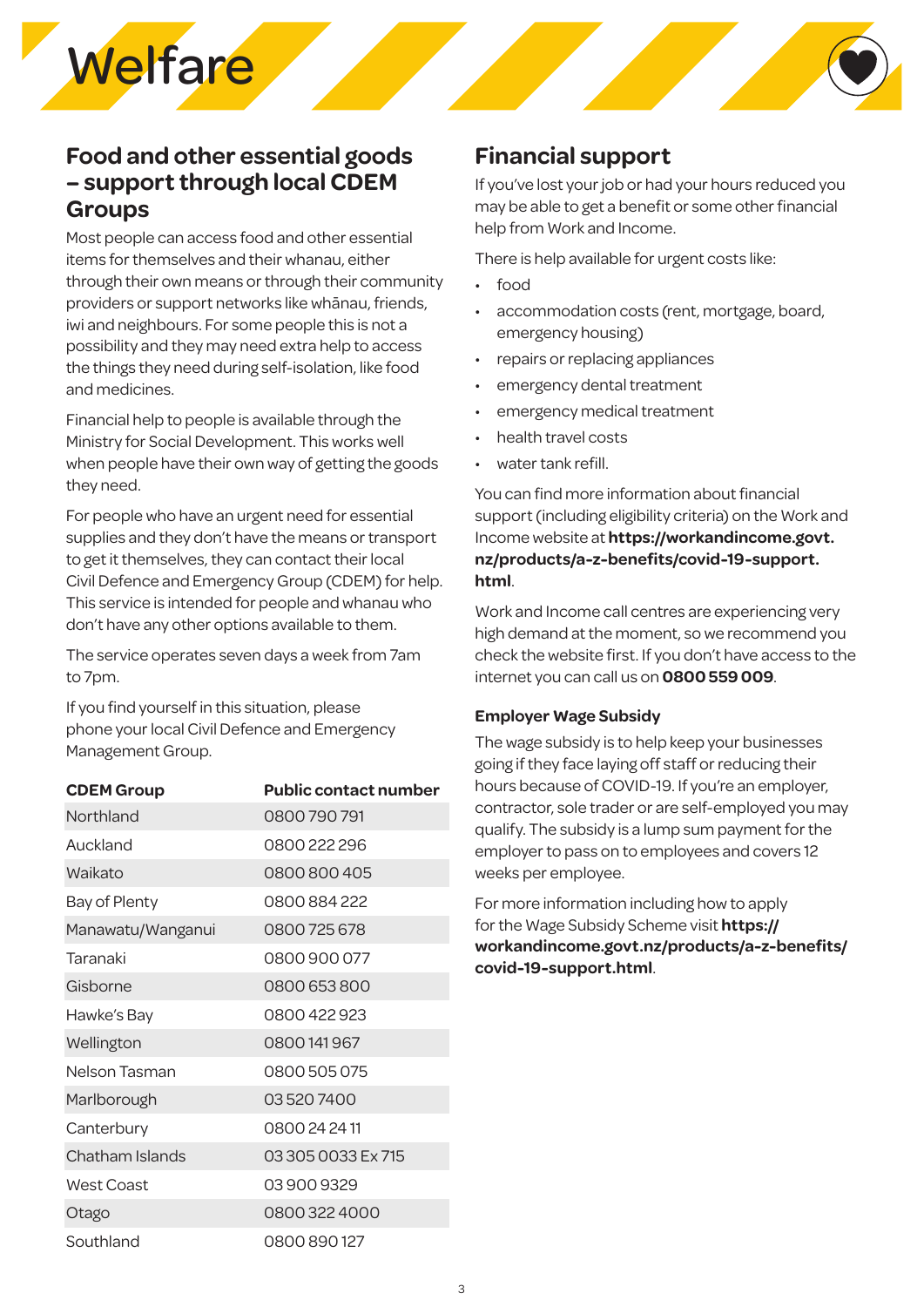## **Accommodation Support**

#### **Temporary Accommodation**

If you are required to self-isolate and you need support to find suitable accommodation, the Temporary Accommodation Service (TAS), run by the Ministry of Business, Innovation and Employment is working with other government agencies to assist people to find suitable accommodation. TAS is providing assistance to those who are unable to selfisolate in their own homes or are travellers visiting New Zealand and do not already have suitable selfisolation accommodation arranged.

### **To register your details, please call 0508 754 163.**

After registering your details, you will be contacted by a temporary accommodation staff member who will assess your needs and work with you to help you find suitable temporary self-isolation accommodation. There is a cost for temporary accommodation and TAS will work with each individual or household who uses the service on how to meet this cost.

If you are a visitor to New Zealand please contact your Embassy or consulate for guidance. A list of foreign representatives to New Zealand can be found online **<https://www.mfat.govt.nz/en/embassies/>**

If you're a New Zealand citizen or resident on a low income or benefit, you can contact Work and Income to see if you're eligible for support **[www.workandincome.govt.nz](http://www.workandincome.govt.nz)**

More information and updates can be found at **[https://temporaryaccommodation.mbie.govt.nz/](https://temporaryaccommodation.mbie.govt.nz/covid-19/) [covid-19/](https://temporaryaccommodation.mbie.govt.nz/covid-19/)**

### **Tenancy information**

If you are the tenant or landlord of a rental property, you can find information on your rights and obligations at **www.tenancy.govt.nz** or by phoning **0800 TENANCY (0800 836 262)** 

## **Schools and early childhood**

The Ministry of Education is providing additional support for schools and early childhood centres to provide resources for teachers and parents to maintain routines for children.

During the holiday break, from 30 March to 14 April, we will support schools to develop e-learning and other distance learning options ready for the start of Term 2. See more here **[http://www.education.govt.](http://www.education.govt.nz/novel-coronavirus-2019-ncov-3/) [nz/novel-coronavirus-2019-ncov-3/](http://www.education.govt.nz/novel-coronavirus-2019-ncov-3/)**

### **Home-based care options for children aged 0–14 of essential workers**

To ensure essential workers can access care for their children if needed, the Government has agreed that three large home-based providers will provide additional support. This will provide in-home care for children aged 0–14.

Arrangements are also being made for OSCAR services around the country to also offer support for children of essential workers. See more **[http://www.](http://www.education.govt.nz/covid-19/home-based-care-options-for-children-aged-0-14-of-essential-wo) [education.govt.nz/covid-19/home-based-care](http://www.education.govt.nz/covid-19/home-based-care-options-for-children-aged-0-14-of-essential-wo)[options-for-children-aged-0-14-of-essential](http://www.education.govt.nz/covid-19/home-based-care-options-for-children-aged-0-14-of-essential-wo)[workers/](http://www.education.govt.nz/covid-19/home-based-care-options-for-children-aged-0-14-of-essential-wo)**

### **Keeping children and young people safe**

If you're worried that a child or young person is not safe or being cared for, or you are aware of a child who has been separated from their parents or caregivers, you can phone Oranga Tamariki on **0508 326 459** (24 hours a day, 7 days a week) or email **contact@ot.govt.nz**

You can also access more information on our service at this time by visiting our website: **[https://](https://orangatamariki.govt.nz/news/coronavirus/) [orangatamariki.govt.nz/news/coronavirus/](https://orangatamariki.govt.nz/news/coronavirus/)**